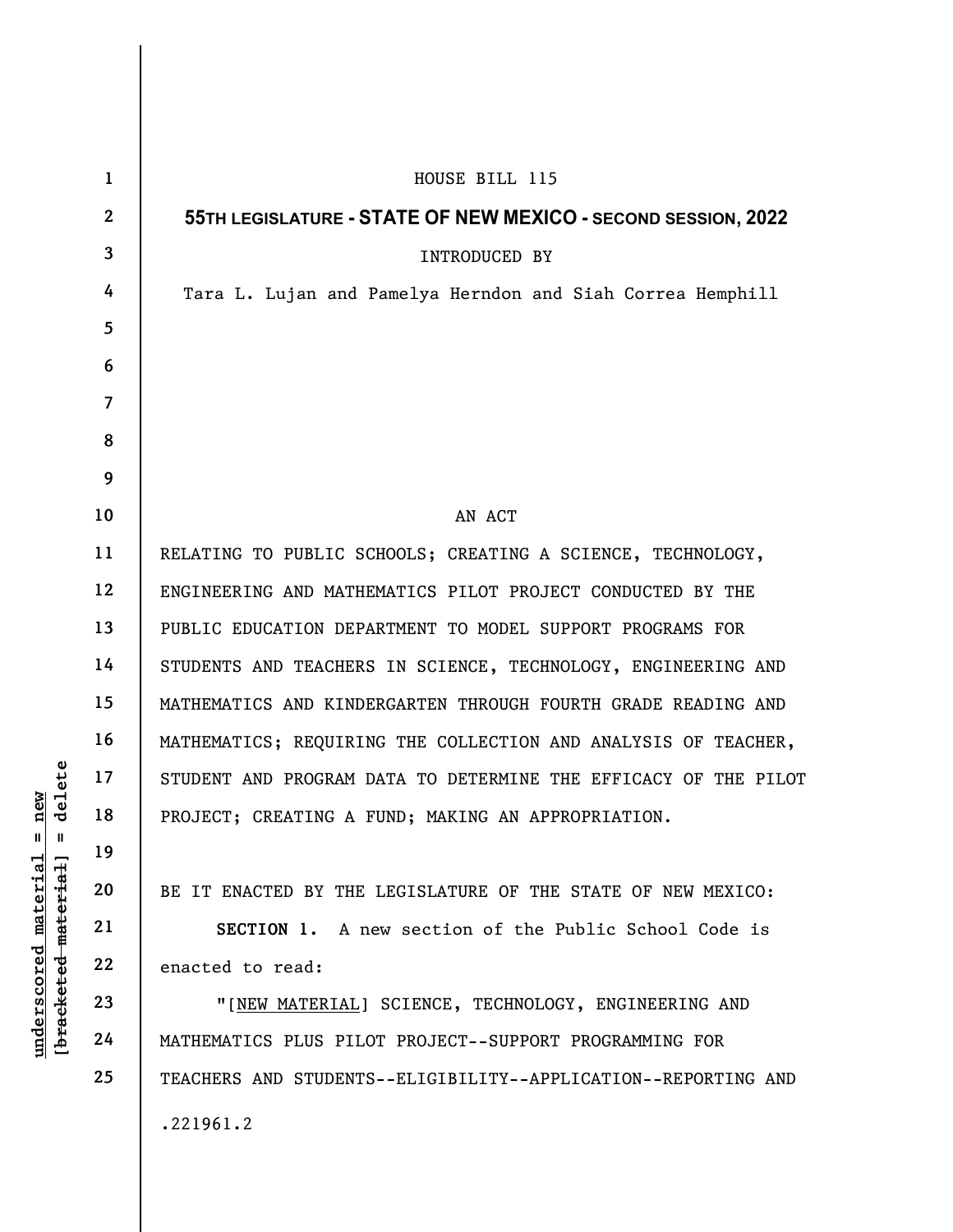1

EVALUATION.--

2 3 4 5 6 7 8 9 10 11 12 13 14 A. The "science, technology, engineering and mathematics plus" pilot project is created as an eight-year study that provides: (1) additional targeted professional development for science, technology, engineering and mathematics teachers, including project-based learning; (2) programs and research projects for high school students who wish to prepare for science, technology, engineering and mathematics careers, including teaching; and (3) expanded after-school programming and tutoring for kindergarten through fourth grades in reading and mathematics to prepare students for science, technology and mathematics coursework and to foster an interest and potential

careers in those subjects.

understand the department, and the department, and the department, and the department of m<br>
interesting and westerned and the department of m<br>
endemonstrate of material programming such as t<br>
and student research<br>
22<br>
T B. The pilot project shall be administered by the department, and the department shall partner with the New Mexico institute of mining and technology, New Mexico highlands university and western New Mexico university for pilot project programming such as teacher professional development, teacher and student research projects and data collection and analysis. The department shall determine pilot project application requirements and procedures and criteria for evaluating applications. The department may contract with the partner universities and others to develop, implement and evaluate the

 $- 2 -$ 

.221961.2

15

16

17

18

19

20

21

22

23

24

25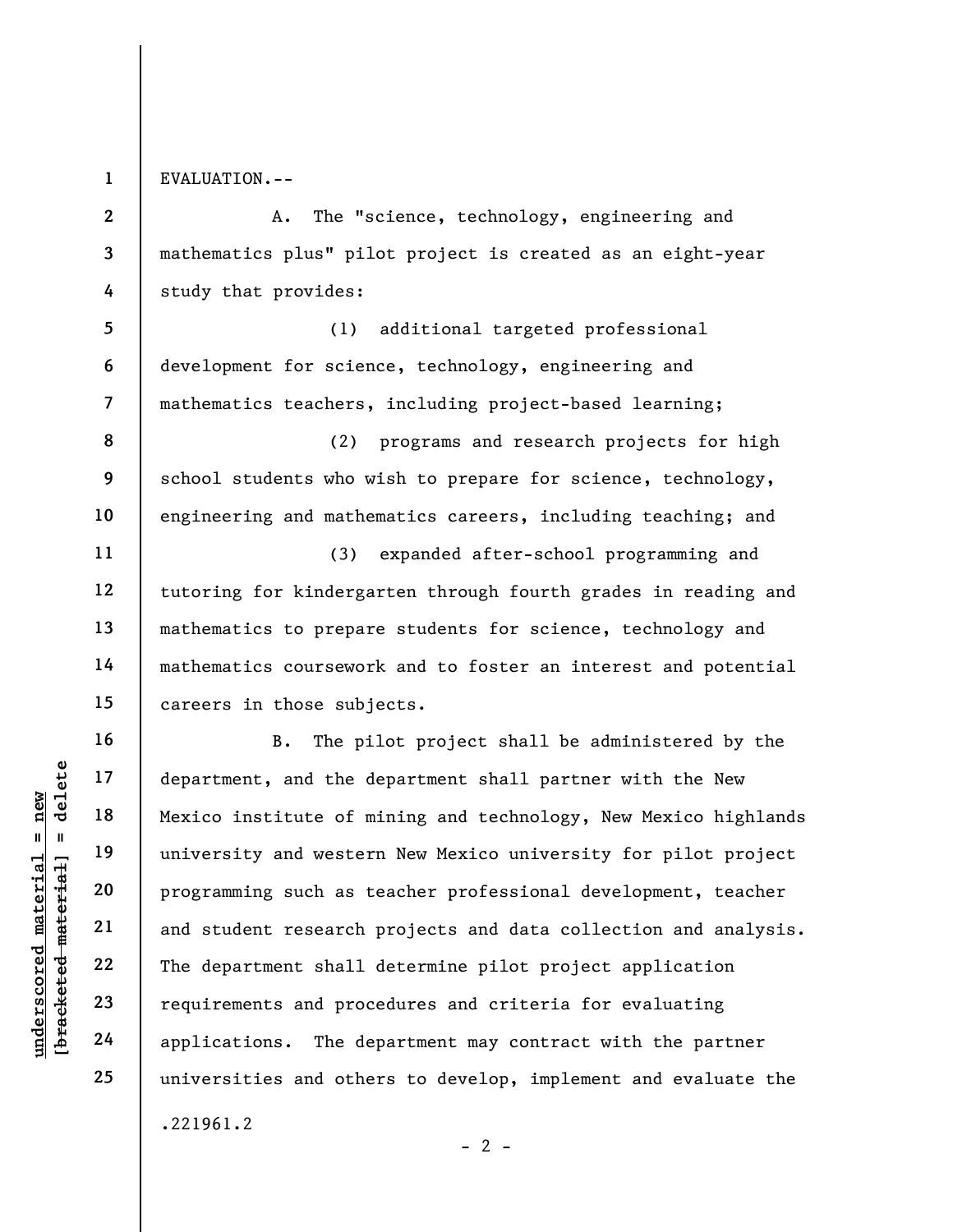1 pilot project.

2 3 4 5 6 7 8 9 10 11 C. Students participating in science, technology, engineering and mathematics plus shall be evaluated at the beginning of and during their participation in the pilot project and shall be measured in the next school year through standardized assessments. The department shall establish reporting and evaluation requirements, including teacher, student and program measurement data. The department and the universities shall provide interim and final reports to the legislature and the governor on the efficacy of science, technology, education and mathematics plus.

D. Using required eighth grade mathematics and science assessments as baseline metrics, the department shall follow participating high school student cohorts through high school and five years post-high school to determine how many participating students:

(1) achieved higher benchmarks than gradelevel cohorts in high school and higher education;

underscored material material and the set of excellence or rece<br>
wedget that a 20 of excellence or rece<br>
wedget with 21 of excellence or rece<br>
22 mathematics;<br>
23 (4)<br>
24 bachelor's degree in (2) graduated from high school with a diploma of excellence or received a high school equivalency credential;

(3) placed higher in college-level

(4) graduated from college with at least a bachelor's degree in a science, technology, engineering or mathematics field;

 $-3 -$ 

.221961.2

mathematics;

12

13

14

15

16

17

18

19

20

21

22

23

24

25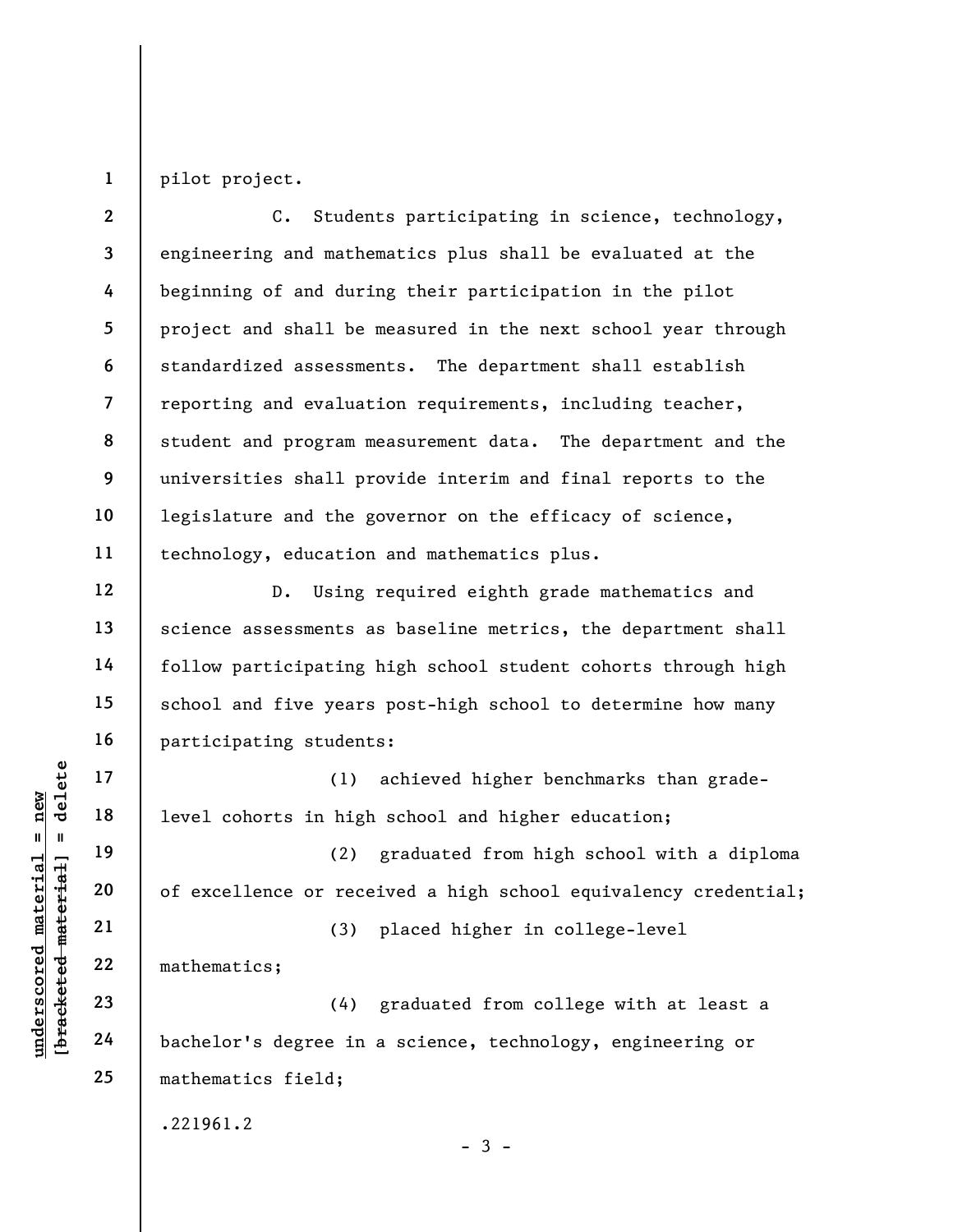understand mathematic engineering and mathemological engineering and mathemological engineering and mathemological engineering the department. Courned all the department. Courned all the department. Courned all the departm 1 2 3 4 5 6 7 8 9 10 11 12 13 14 15 16 17 18 19 20 21 22 23 24 25 (5) applied to graduate school or were employed in their degree field; (6) chose to become or became public school teachers in New Mexico; and (7) who did not receive at least a bachelor's degree: (a) completed associate's degrees or career technical certificates in a science-, technology- or engineering-related field; (b) found technical careers reflective of educational opportunities provided through science, technology, engineering and mathematics plus; and (c) have been employed at higher rates than nonparticipating students. E. The partner universities shall provide programs of targeted professional development to science, technology, engineering and mathematics teachers by subject and grade level through an application process developed in collaboration with the department. Coursework shall focus on subject matter and teaching methods that will result in a reduction of collegelevel remedial education for participating students. A summer research project component of professional development shall be provided by separate application. A teacher accepted for a summer research project may be paid a stipend not to exceed twenty-five thousand dollars (\$25,000) as approved by the .221961.2 - 4 -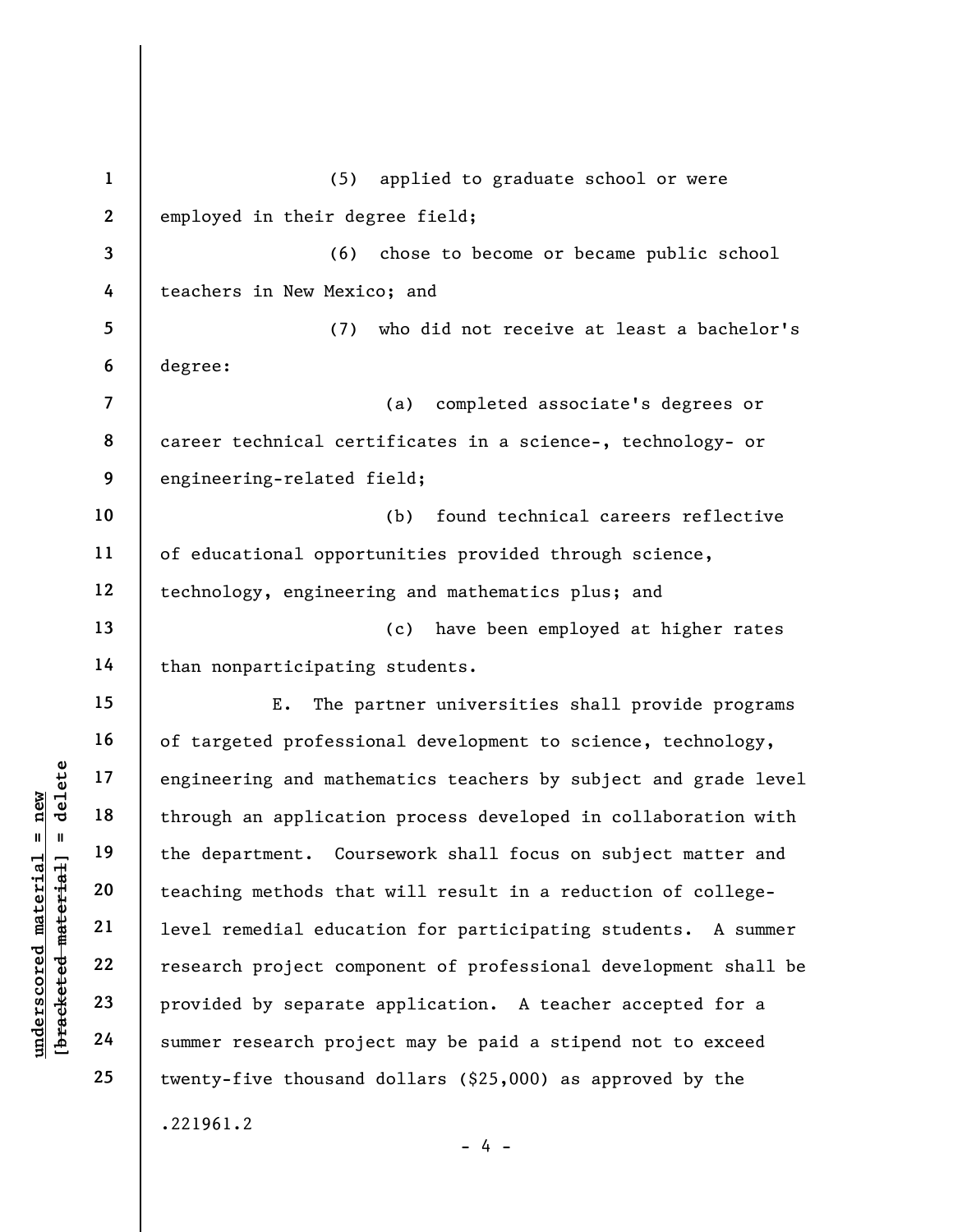1 department.

4

2 3 5 F. Participating high school teachers may nominate students who wish to prepare for science, technology, engineering or mathematics careers to participate in the partner universities' summer courses or research projects.

6 7 8 9 10 11 12 13 14 15 G. The first year of targeted after-school reading and mathematics programming and tutoring for kindergarten through fourth grade shall be conducted in the Socorro consolidated school district, the Santa Fe public school district and two other school districts in other regions of the state, selected through an application process submitted to the department. After a review of the pilot project's progress in the initial school districts, the department may take applications from other school districts to expand the program."

SECTION 2. A new section of the Public School Code is enacted to read:

under 17<br>
= 18<br>
= 18<br>
= 19<br>
= 19<br>
= 19<br>
= 19<br>
= 19<br>
= 19<br>
= 19<br>
= 19<br>
= 19<br>
= 19<br>
= 19<br>
= 19<br>
= 19<br>
= 19<br>
= 19<br>
= 19<br>
= 19<br>
= 19<br>
= 19<br>
= 19<br>
= 19<br>
= 19<br>
= 19<br>
= 19<br>
= 19<br>
= 19<br>
= 19<br>
= 19<br>
= 19<br>
= 19<br>
= 19<br>
= 19<br>
= 19<br>
= "[NEW MATERIAL] FUND CREATED.--The "science, technology, engineering and mathematics plus fund" is created as a nonreverting fund in the state treasury. The fund consists of appropriations, gifts, grants, donations and other money credited to the fund. The fund shall be administered by the department, and money in the fund is appropriated to the department to carry out science, technology, engineering and mathematics plus. Expenditures from the fund shall be on .221961.2

16

17

18

19

20

21

22

23

24

25

 $- 5 -$